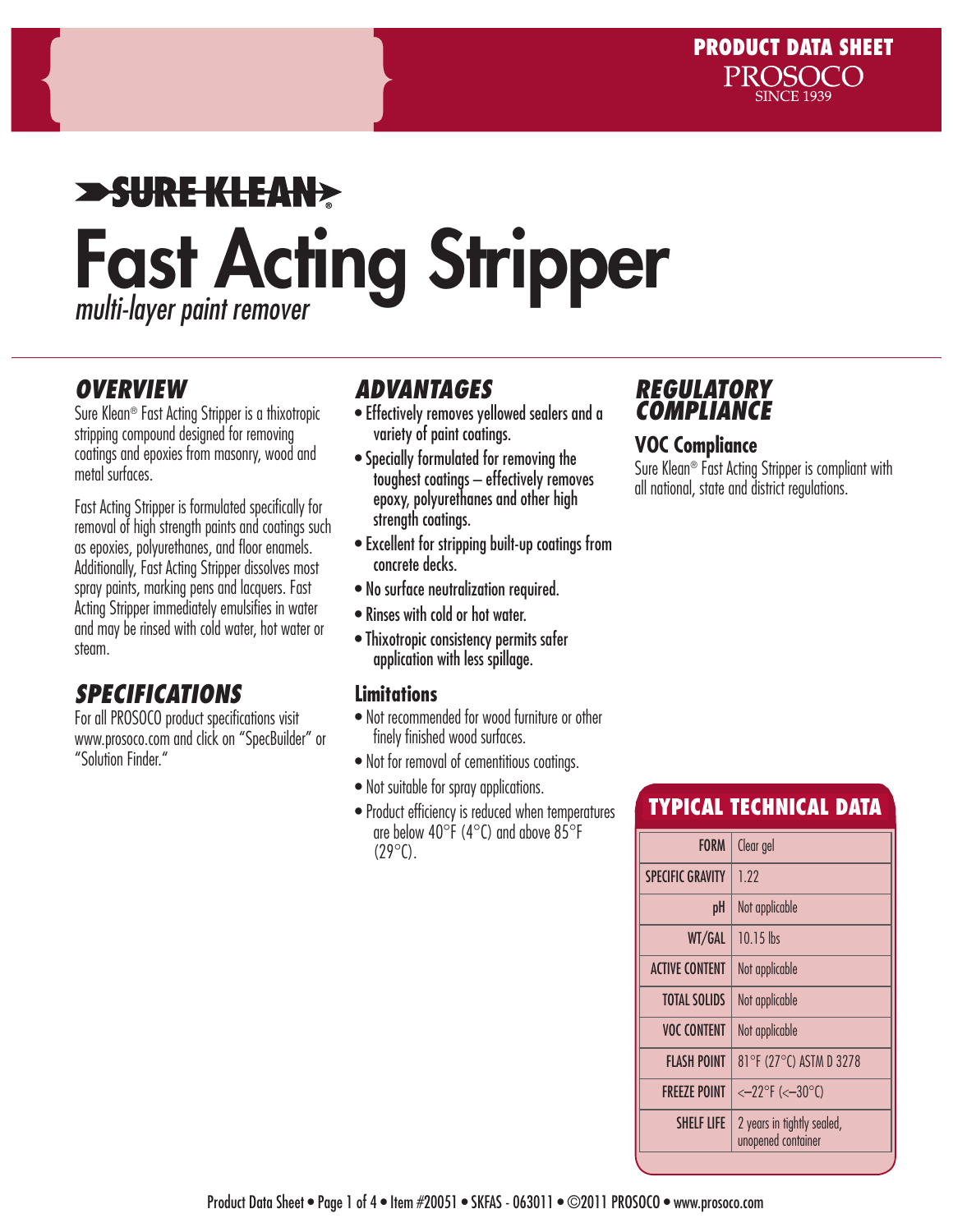# **>SURE KLEAN>** Fast Acting Stripper



### *PREPARATION*

Protect people, vehicles, property, glass, solvent sensitive materials, roofing material, plants and all surfaces not set for stripping from product, splash, rinse, residue, fumes and wind drift. Some metal finishes and glass may be damaged by exposure to Fast Acting Stripper. Protect with solventresistant polyethylene secured by duct tape. Sure Klean® Strippable Masking is not appropriate for use with stripping products.

Prepare surface by scraping or pressure rinsing to remove all peeling and/or loose coatings. Let the surface dry thoroughly before applying stripper.

# **Surface and Air Temperatures Surface and Air Temperatures**

For maximum effectiveness, surface and air temperatures should be above 40°F (4°C) and below  $85^{\circ}$ F (29 $^{\circ}$ C).

### **Equipment**

Apply using a solvent-resistant brush or roller.

CAUTION: Using Fast Acting Stripper with vacuum machines or power-driven scrubbers that are not explosion-/spark-proof may present a fire hazard.

Rinse with enough water and pressure to flush spent cleaner and dissolved soiling from the masonry surface and surface pores without damage. Inadequate rinsing leaves residues which

may stain the cleaned surface.

Masonry-washing equipment generating 400–1000 psi with a water flow rate of 6–8 gallons per minute is the best water/ pressure combination for rinsing porous masonry. Use a 15-45° fan spray tip. Heated water (150–180°F; 65–82°C) may improve cleaning efficiency. Use adjustable equipment for reducing water flow-rates and rinsing pressure as needed for sensitive surfaces.

Rinsing pressures greater than 1000 psi and fan spray tips smaller than 15° may permanently damage sensitive masonry. Water flowrates less than 6 gallons per minute may reduce cleaning productivity and contribute to uneven

ALWAYS TEST a small area of each surface to confirm suitability and desired results before starting overall application. Test with the same equipment, recommended surface preparation and application procedures planned for general application.

#### cleaning results.

### **Storage and Handling**

Store in a cool, dry place away from potential ignition sources. Keep tightly closed when not dispensing. Do not alter or mix with other chemicals. Published shelf life assumes upright storage of factory-sealed containers in a dry place. Maintain temperature of  $45-100^{\circ}$ F (7-38 $^{\circ}$ C). Do not double stack pallets. Dispose of unused product and container in accordance with local, state and federal regulations.

# *APPLICATION*

Before use, read "Preparation" and "Safety Information."

ALWAYS TEST (minimum 4-ft x 4-ft area) for suitability and results before overall application. Test using the following application instructions to find the proper dwell-time and the number of applications to remove all traces of coating. Let test areas dry thoroughly before inspection.

Conduct tests under weather conditions similar to those anticipated during clean-down. Cleaning compounds are affected by temperature. Dwell times used successfully in one season may not be effective in another.

### **Dilution**

Do not dilute or alter product in any way. Apply as packaged.

|                                                     | Recommended for these substrates. Always test.                                                                                             |      |                                   |  |
|-----------------------------------------------------|--------------------------------------------------------------------------------------------------------------------------------------------|------|-----------------------------------|--|
| Coverage is in sq.ft./m. per gallon of concentrate. |                                                                                                                                            |      |                                   |  |
| <b>Substrate</b>                                    | Type                                                                                                                                       | Use? | Coverage                          |  |
|                                                     | <b>Burnished</b>                                                                                                                           | yes  |                                   |  |
| Architectural<br><b>Concrete Block</b>              | Smooth                                                                                                                                     | yes  | 50—75 sq.ft.<br>5—7 sq.m.         |  |
|                                                     | Split-faced                                                                                                                                | yes  |                                   |  |
|                                                     | Ribbed                                                                                                                                     | yes  |                                   |  |
| Concrete                                            | <b>Brick</b>                                                                                                                               | yes  | 50-75 sq.ft.<br>5-7 sq.m.         |  |
|                                                     | Tile                                                                                                                                       | yes  |                                   |  |
|                                                     | <b>Precast Panels</b>                                                                                                                      | yes  |                                   |  |
|                                                     | Pavers                                                                                                                                     | yes  |                                   |  |
|                                                     | Cast-in-place                                                                                                                              | yes  |                                   |  |
| <b>Fired Clay</b>                                   | <b>Brick</b>                                                                                                                               | yes  | 50-75 sq.ft.<br>5-7 sq.m.         |  |
|                                                     | Tile                                                                                                                                       | yes  |                                   |  |
|                                                     | Terra Cotta                                                                                                                                | yes  |                                   |  |
|                                                     | Pavers                                                                                                                                     | yes  |                                   |  |
| Marble,<br>Travertine,<br>Limestone                 | Polished                                                                                                                                   | yes  | 50-75 sq.ft.<br>$5 - 7$ sq.m.     |  |
|                                                     | <b>Unpolished</b>                                                                                                                          | yes  | $50 - 75$ sq.ft.<br>$5 - 7$ sq.m. |  |
| Granite                                             | Polished                                                                                                                                   | yes  | 50-75 sq.ft.<br>5-7 sq.m.         |  |
|                                                     | <b>Unpolished</b>                                                                                                                          | yes  | 50-75 sq.ft.<br>$5 - 7$ sq.m.     |  |
| <b>Sandstone</b>                                    | <b>Unpolished</b>                                                                                                                          | yes  | 50-75 sq.ft.<br>$5 - 7$ sq.m.     |  |
| Slate                                               | <b>Unpolished</b>                                                                                                                          | yes  | 50-75 sq.ft.<br>5-7 sq.m.         |  |
|                                                     | Always test to ensure desired results.<br>Coverage estimates depend on coating being stripped, as well as surface<br>texture and porosity. |      |                                   |  |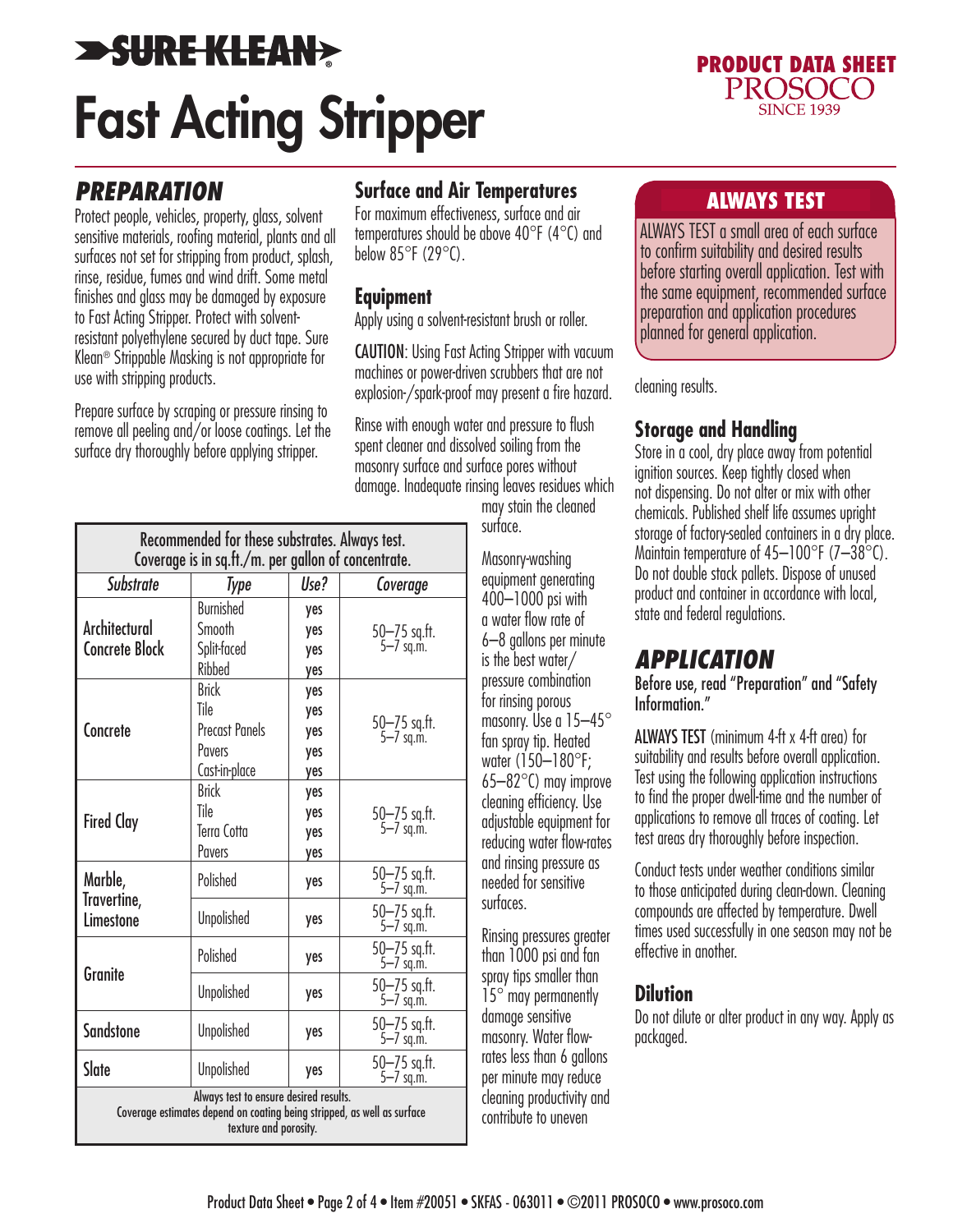# **>SURE KLEAN>** Fast Acting Stripper



### **Application Instructions**

Do not let stripper dry on the surface. If tests indicate long dwell times, reapply to keep the previously applied material wet. Keep people away from stripper.

#### *Exterior Surfaces*

- 1. Working from the bottom to the top, apply a thick coating to dry surface.
- 2. Let stripper dwell 15–30 minutes or until coating "lifts" or shows signs of dissolving. Periodic agitation with a stiff bristle brush improves penetration. Some coatings will need multiple applications/increased dwell time.
- 3. Working from the bottom to the top, remove stripper and residue with pressure-water rinse. Heated water may improve stripping efficiency.
- 4. Thoroughly clean with the appropriate Sure Klean® product.

#### *Interior Surfaces*

- 1. Apply a thick coating to dry surface.
- 2. Let stripper dwell for 5–10 minutes or until coating "lifts" or shows signs of dissolving. Periodic agitation with a stiff bristle brush improves penetration.
- 3. Using a low-pressure tank sprayer, apply a mist of water to the treated surface. Water helps emulsify the old sealer and dilute the stripper so residues may be more easily picked up.
- 4. Using a spark-proof/explosion-proof power-scrubber or buffer with an abrasive, nonmetallic scrubbing pad for floors, or stiff-bristled brush for walls, scrub the surface until coatings are gone. Add more water to aid scrubbing.
- 5. Use towels, mops or spark-proof/explosionproof wet vacs to collect liquid residue. Locate wet vac motor outdoors well away from application site in high area, where vapors will not collect.

6. Thoroughly brush or mop-and-bucket-rinse with clean water. If needed, clean surface with appropriate Sure Klean® masonry cleaner.

CAUTION: Using Fast Acting Stripper with vacuum machines or power-driven scrubbers that are not explosion-/spark-proof may present a fire hazard.

If it is necessary to clean the surface after sealers and coatings are gone, use an appropriate Sure Klean® masonry cleaner.

### **Cleanup**

Clean tools and equipment with high-flash aromatic naphtha or similar solvent. Cleaning with water may be sufficient if material has not dried.

### **Painting Treated Surfaces**

Sand or prepare surfaces before painting.

### **Waste Disposal**

Waste generated through the use of Fast Acting Stripper is typically classified as "hazardous" under USEPA regulations due to excess concentrations of listed solvents in the product. Contractors must consult and comply with current federal, state and local regulations regarding containment, transport and disposal of hazardous waste. Do not reuse container.

### **Lead-Based Paint Removal**

PROSOCO offers a line of products specifically formulated for removing lead-based paint. Enviro Klean® paint removers were developed for leadbased paint abatement projects where removal, containment and disposal of lead containing wastes are primary concern.

### BEST PRACTICES

Conduct tests under weather conditions similar to those anticipated during cleandown. Cleaning compounds are affected by temperature. Dwell times used successfully in one season may not be effective in another.

Do not let stripper dry on the surface. If tests indicate long dwell times, reapply to keep the previously applied material wet. Keep people away from stripper.

Rinse with enough water and pressure to flush spent cleaner and dissolved soiling from the masonry surface and surface pores without damage. Inadequate rinsing leaves residues which may stain the cleaned surface.

Never go it alone. For problems or questions, contact your local PROSOCO distributor or field representative. Or call PROSOCO technical Customer Care toll-free at 800-255-4255.